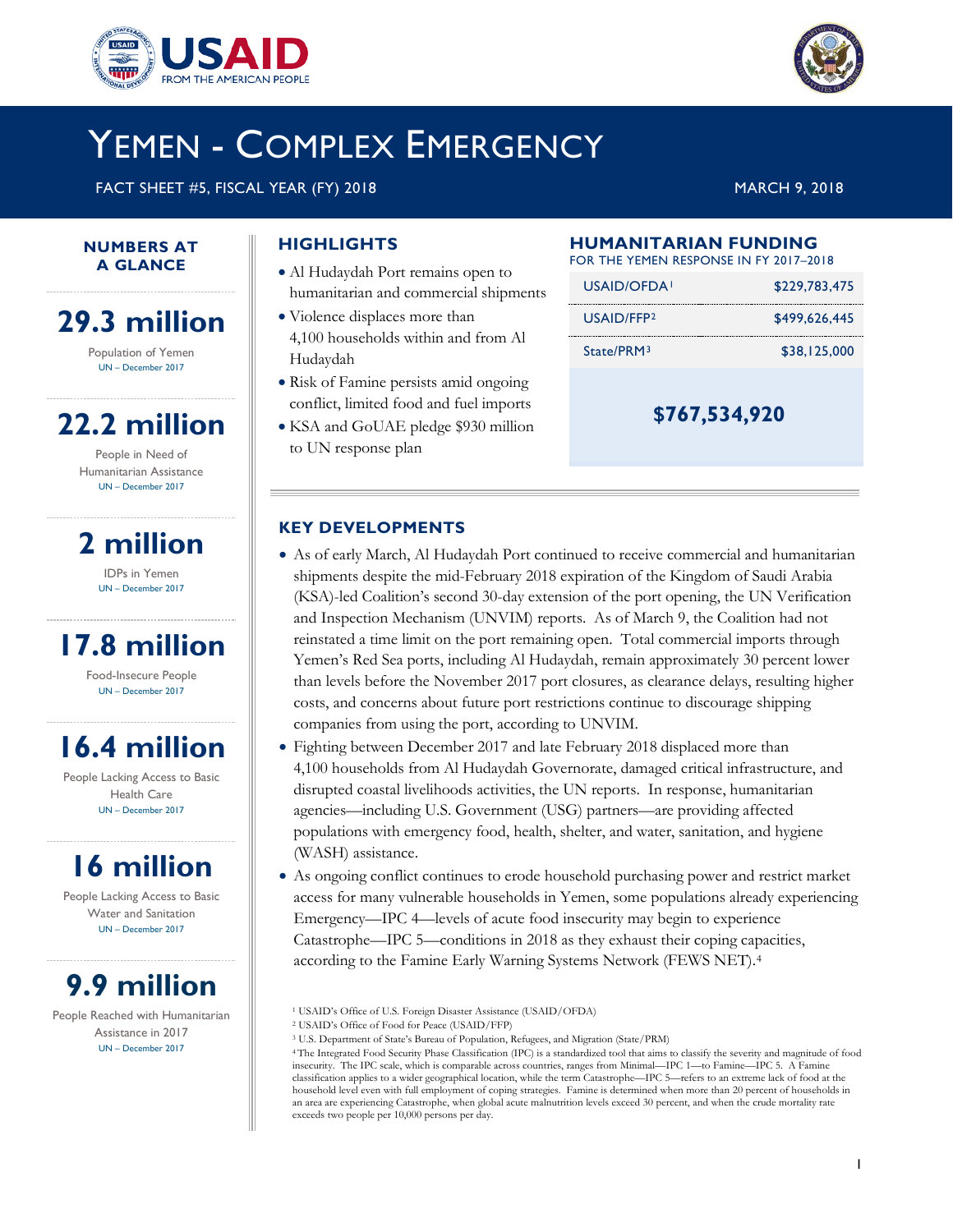### **HUMANITARIAN ACCESS, POPULATION DISPLACEMENT, AND INSECURITY**

- Al Hudaydah Port remained open to commercial and humanitarian shipments as of early March, several weeks beyond the mid-February 20 expiration of the Coalition's second 30-day extension of the port's opening; the Coalition has not indicated that it will place a further time limit on access to the port. However, uncertainty about the possibility of future port closures and delays in receiving entry and exit clearances continue to discourage shipping companies, particularly those transporting containerized cargo, from using the port, UNVIM reports. As a result, relief actors report delays in procuring and distributing humanitarian commodities and increased operational costs, according to the UN. As of mid-February, total commercial imports through Yemen's Red Sea ports of Al Hudaydah and Al Saleef were approximately 30 percent less than before the port closures in November 2017, UNVIM reports.
- In response to increased need for humanitarian imports into Yemen, the UN World Food Program (WFP) has chartered a second vessel, VOS Theia, to transport humanitarian cargo and personnel between Al Hudaydah Port and Djibouti and to serve as a humanitarian security outlet in event of an evacuation. WFP's other chartered vessel, VOS Apollo, serves Aden Port.
- Clashes and airstrikes that escalated in December 2017 continue in western Yemen's Al Hudaydah and Ta'izz governorates. As of late February, the violence had displaced more than 4,100 households—approximately 28,700 people—within Al Hudaydah and to nearby governorates, according to the UN. In addition, the fighting has limited road access between Al Hudaydah's Hays and Al Jarrahi districts, resulting in commodity shortages and price increases in local markets. The clashes and airstrikes have damaged public infrastructure in Hays, including the district's main health facility, water desalination plant, and the primary bridge connecting Hays to Al Jarrahi, restricting humanitarian access. Violence in coastal areas of the governorates has disrupted farming and fishing activities, negatively impacting large populations of Yemenis dependent on fishing and agriculture for livelihoods.
- In response, relief agencies, including State/PRM partner the Office of the UN High Commissioner for Refugees (UNHCR), are providing emergency assistance to newly displaced households, including hygiene kits, shelter supplies, and other emergency relief items. In late February, USAID/FFP partner WFP provided emergency food assistance to approximately 6,000 internally displaced persons (IDPs) in Al Hudaydah. Between December and early February, USAID/OFDA partner the UN World Health Organization (WHO) delivered 20 tons of medicines and medical supplies to health facilities in the governorate.

#### **FOOD SECURITY AND NUTRITION**

- Sustained essential commodity imports are necessary to reduce the risk of Famine—IPC 5—levels of acute food insecurity in Yemen in 2018, according to a February 16 FEWS NET alert. Even without additional disruptions, such as port closures or access restrictions, FEWS NET anticipates many Yemenis will continue facing Crisis—IPC 3 levels of acute food insecurity. Emergency food assistance is likely preventing a further deterioration of food security conditions; however, FEWS NET projects that conflict could further constrain economic activities, eroding purchasing power and restricting market access for many vulnerable households in Yemen in the coming months. As a result, some vulnerable populations already experiencing Emergency levels of acute food insecurity may begin to experience Catastrophe conditions as they exhaust their coping capacities.
- The combined effects of limited economic activity and purchasing power, rising food and fuel prices, and devaluation of the Yemeni riyal, which depreciated approximately 60 percent during 2017, have rendered staple food commodities too expensive for many food-insecure households, according to the UN Food and Agriculture Organization (FAO). A January rapid food security assessment conducted by FAO in conflict-affected southern districts of Al Hudaydah indicated a more than 30 percent increase in food commodity prices—including wheat and other local cereals—since the beginning of the crisis. Additionally, the devaluation of the riyal may increase the cost of future imports, leading to additional price increases, FEWS NET reports.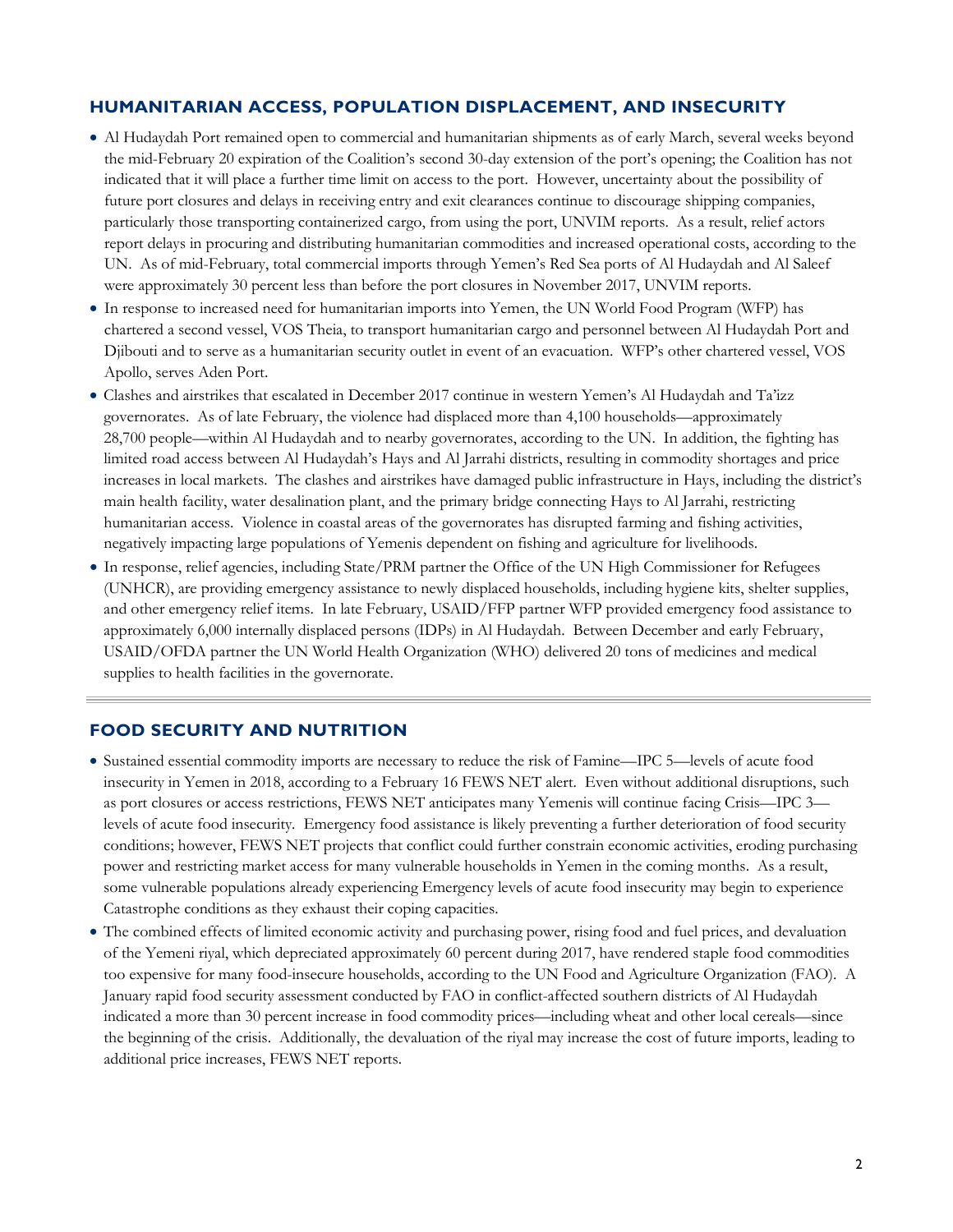• As of February, global acute malnutrition levels exceeded the WHO emergency threshold of 15 percent in the southwestern governorates of Abyan, Al Hudaydah, Ibb, and Lahij, as well as Hadramawt Governorate in eastern Yemen, according to the Nutrition Cluster.[5](#page-2-0) The most frequent instances of untreated cases of severe acute malnutrition (SAM) and moderate acute malnutrition (MAM) are among children located in conflict-affected Al Hudaydah and Ta'izz, with some districts reporting up to 6,000 untreated SAM cases and up to 36,000 untreated MAM cases, the cluster reports. Nutrition Cluster partner organizations treated more than 255,000 children experiencing SAM and more than 360,000 children experiencing MAM in 2017.

### **HEALTH AND WASH**

- WHO reported more than 1,075,000 suspected cholera cases, including 2,264 related deaths, between late April 2017 and early March. Although the prevalence of new cholera cases has been declining since October 2017, the risk of a cholera resurgence remains as the 2018 rainy seasons approach. Health actors anticipate surges in the number of cases in April and August following the March and July rainy seasons, respectively. USAID/OFDA partners are pre-positioning materials, maintaining contingency funds for health worker incentives, and providing cholera treatment centers (CTCs) with cholera supplies in advance of a potential cholera resurgence.
- In February, a USAID/OFDA partner supported 28 oral rehydration centers and 12 CTCs in Aden, Ad Dali', Ibb, Lahij, Sana'a, and Ta'izz governorates by providing essential medications, health worker incentives, intravenous fluids, and safe drinking water, to benefit more than 2,200 suspected cholera patients. The partner also provided safe drinking water to 13 health facilities in Sana'a and 28 health facilities in Lahij from late January to late February. In January, the partner provided safe drinking water to four CTCs in Ad Dali' and 30 health facilities in Lahij, distributed cholera-specific hygiene kits to nearly 1,900 households in Lahij, and reached nearly 22,000 people with health messaging on cholera prevention methods.
- Health authorities reported more than 300 new suspected cases of diphtheria—a preventable, highly infectious respiratory disease—in February, bringing the total number of suspected diphtheria cases to more than 1,260, including 73 associated deaths, since mid-August 2017, the Sana'a Ministry of Public Health and Population (MoPHP) reports. Al Hudaydah and Ibb remain the most-affected governorates, accounting for nearly half of the diphtheria caseload. As of early March, the MoPHP had yet to initiate diphtheria vaccination activities, despite receiving adequate vaccine supplies in late December.
- A USAID/OFDA partner is supporting rapid response teams (RRTs) to detect and refer suspected diphtheria cases to a diphtheria treatment unit in Ibb. The organization also provides essential drugs and equipment to RRTs responding to the outbreak. From late January to late February, the partner reached nearly 1,500 people with hygiene promotion activities and 600 people with information on the prevention of diphtheria, in addition to distributing handwashing materials, water storage containers, and other sanitation supplies to improve medical waste management and infection prevention measures in Sana'a Governorate health facilities.

#### **OTHER HUMANITARIAN ASSISTANCE**

• On February 12, UN Under-Secretary-General for Humanitarian Affairs and Emergency Relief Coordinator Mark Lowcock announced a commitment from the KSA and the Government of the United Arab Emirates (GoUAE) to contribute \$930 million to the 2018 Yemen Humanitarian Response Plan (HRP) by March 31. Once received, the contribution will account for nearly one-third of the HRP's approximately \$3 billion funding request. The two countries also committed to raising \$500 million from other regional donors to meet the \$1.5 billion pledged by the Coalition's Yemen Comprehensive Humanitarian Operations plan launched on January 22.

<span id="page-2-0"></span><sup>5</sup> The coordinating body for humanitarian nutrition activities, comprising UN agencies, non-governmental organizations, and other stakeholders.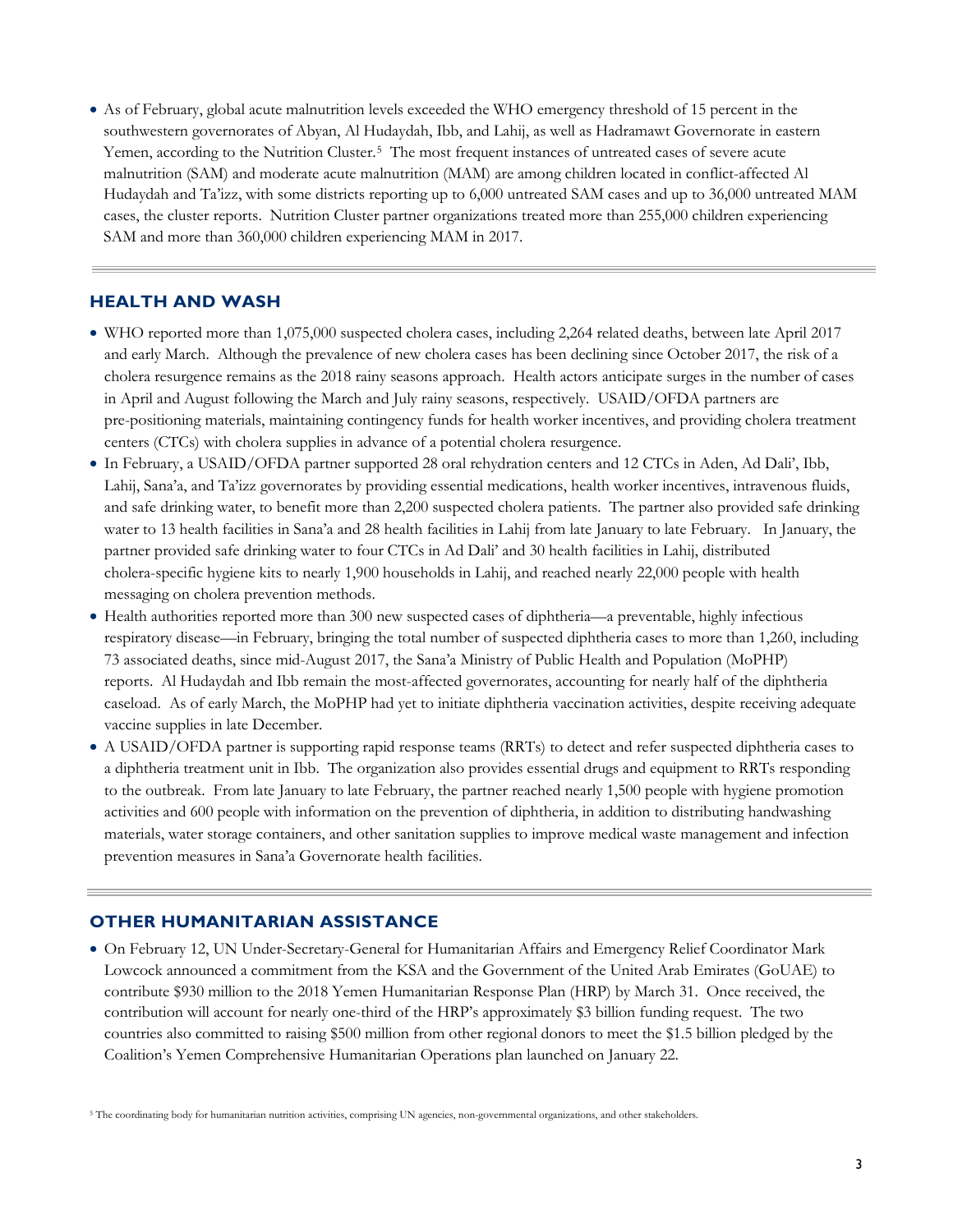## **2017–2018 HUMANITARIAN FUNDING\***

PER DONOR



Funding figures are as of March 9, 2018. All international figures are according to UN Office for the Coordination of Humanitarian Affairs (OCHA) Financial Tracking Service and based on international commitments during the calendar year, while USG figures are according to the USG and reflect publicly announced USG funding for FY 2017 and FY 2018, which run from October 1 to September 30.

\*\*European Commission's Directorate-General for Humanitarian Aid and Civil Protection (ECHO)

### **CONTEXT**

- Between 2004 and early 2015, conflict between Republic of Yemen Government (ROYG) and Al Houthi opposition forces in the north and between Al Qaeda-affiliated groups and RoYG forces in the south affected more than 1 million people and repeatedly displaced populations in northern Yemen, resulting in humanitarian needs. Fighting between RoYG forces and tribal and militant groups since 2011 limited the capacity of the RoYG to provide basic services, and humanitarian needs increased among impoverished populations. The expansion of Al Houthi forces in 2014 and 2015 resulted in the renewal and escalation of conflict and displacement, further exacerbating already deteriorated humanitarian conditions.
- In March 2015, the KSA-led Coalition began airstrikes against Al Houthi and allied forces to halt their southward expansion. The ongoing conflict has damaged or destroyed public infrastructure, interrupted essential services, and reduced commercial imports to a fraction of the levels required to sustain the Yemeni population; the country relies on imports for 90 percent of its grain and other food sources.
- Since March 2015, the escalated conflict, coupled with protracted political instability, the resulting economic crisis, rising fuel and food prices, and high unemployment, has left more than 17.8 million people foodinsecure and more than 22.2 million people in need of humanitarian assistance. In addition, the conflict had displaced nearly 3 million people, including more than 900,000 people who had returned to areas of origin, as of December 2017. The volatility of the current situation prevents relief agencies from obtaining accurate, comprehensive demographic information.
- In late April 2017, a cholera outbreak that began in October 2016 resurged, necessitating intensive humanitarian response efforts throughout the country, particularly health and WASH interventions. The USG is supporting partners to respond to increased humanitarian needs resulting from the cholera outbreak.
- On October 24, 2017, U.S. Ambassador Matthew H. Tueller re-issued a disaster declaration for the ongoing complex emergency in Yemen for FY 2018 due to continued humanitarian needs resulting from the complex emergency and the impact of the country's political and economic crises on vulnerable populations.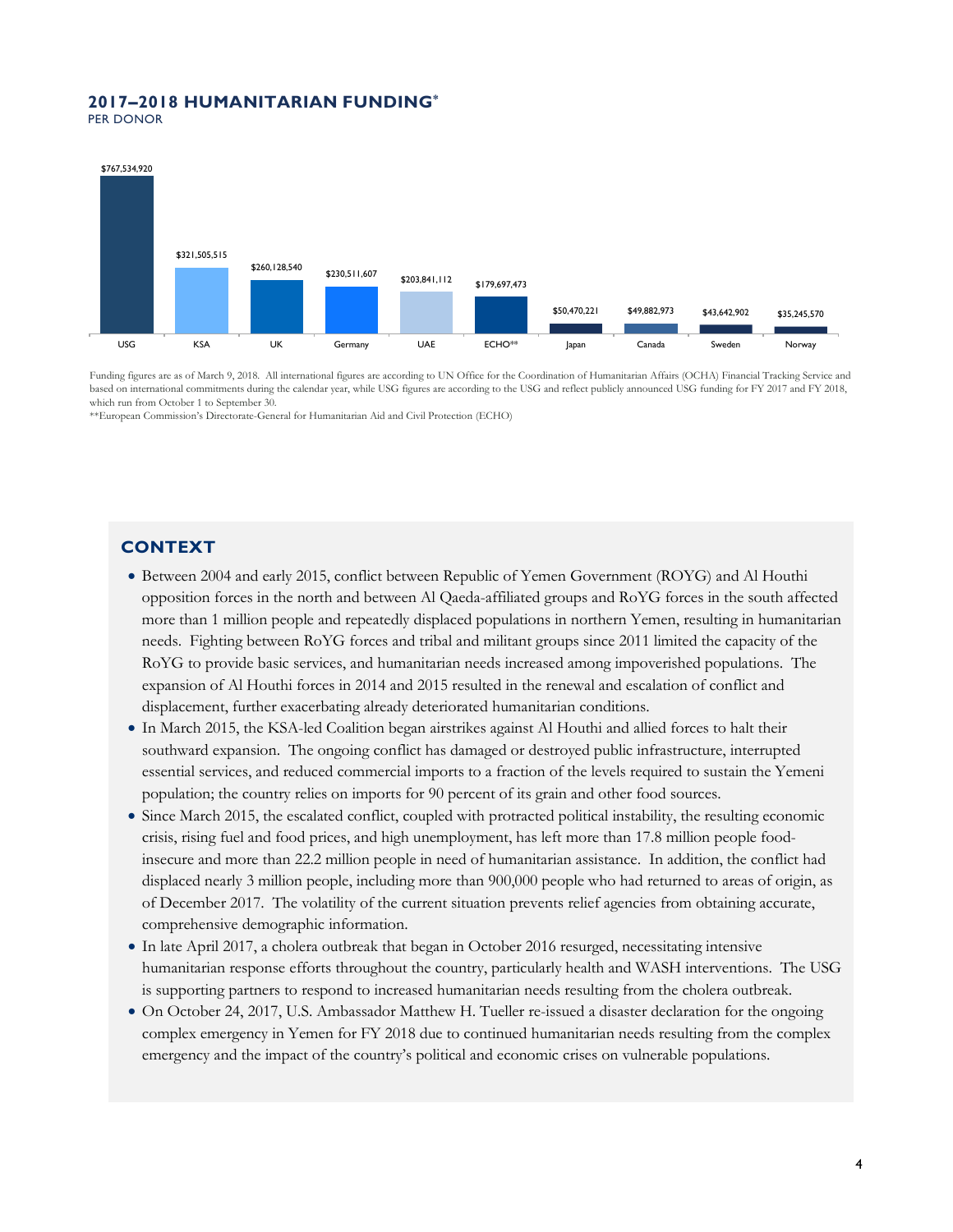#### **USG HUMANITARIAN FUNDING FOR THE YEMEN RESPONSE IN FY 2017–20181**

| <b>IMPLEMENTING PARTNER</b>                       | <b>ACTIVITY</b>                                                                                                                                                                                                                                               | <b>LOCATION</b>                                                                                                                                                                       | <b>AMOUNT</b> |  |
|---------------------------------------------------|---------------------------------------------------------------------------------------------------------------------------------------------------------------------------------------------------------------------------------------------------------------|---------------------------------------------------------------------------------------------------------------------------------------------------------------------------------------|---------------|--|
| <b>USAID/OFDA2</b>                                |                                                                                                                                                                                                                                                               |                                                                                                                                                                                       |               |  |
| Implementing Partners (IPs)                       | Agriculture and Food Security,<br>Economic Recovery and Market<br>Systems, Health, Humanitarian<br>Coordination and Information<br>Management, Logistics Support and<br>Relief Commodities, Nutrition,<br>Protection, Shelter and Settlements,<br><b>WASH</b> | Abyan, Aden, Amanat al-Asimah,<br>Amran, Ad Dali', Dhamar,<br>Hadramawt, Hajjah, Al<br>Hudaydah, Ibb, Al Jawf, Lahij, Al<br>Mahwit, Marib, Raymah, Sa'dah,<br>Sana'a, Shabwah, Ta'izz | \$114,085,513 |  |
| International Organization for Migration<br>(ION) | Health, Humanitarian Coordination<br>and Information Management, Logistics<br>Support and Relief Commodities,<br>Nutrition, Protection, Shelter and<br>Settlements, WASH                                                                                      | Countrywide                                                                                                                                                                           | \$26,500,000  |  |
| <b>OCHA</b>                                       | Humanitarian Coordination and<br>Information Management                                                                                                                                                                                                       | Countrywide                                                                                                                                                                           | \$10,500,000  |  |
| UN Children's Fund (UNICEF)                       | Health, Nutrition, Protection, WASH                                                                                                                                                                                                                           | Abyan, Aden, Amran, Al Bayda',<br>Ad Dali', Dhamar, Hadramawt,<br>Hajjah, Al Hudaydah, Ibb, Al<br>Jawf, Lahij, Al Mahwit, Marib,<br>Sa'dah, Sana'a, Shabwah, Ta'izz                   | \$25,000,000  |  |
| UN Humanitarian Air Service (UNHAS)               | <b>Logistics Support and Relief</b><br>Commodities                                                                                                                                                                                                            | Aden, Al Hudaydah, Sana'a                                                                                                                                                             | \$2,500,000   |  |
| <b>WFP</b>                                        | Humanitarian Coordination and<br>Information Management, Logistics<br>Support and Relief Commodities                                                                                                                                                          | Countrywide                                                                                                                                                                           | \$10,000,000  |  |
|                                                   | Health, Humanitarian Coordination<br>and Information Management,<br><b>Nutrition</b>                                                                                                                                                                          | Abyan, Aden, Amanat al-Asimah,<br>Al Bayda', Ad Dali', Al<br>Hudaydah, Hajjah, Al Jawf, Lahij,<br>Marib, Sa'dah, Ta'izz                                                               | \$36,000,000  |  |
| <b>WHO</b>                                        | Health, WASH                                                                                                                                                                                                                                                  | Abyan, Aden, Amran, Al Bayda',<br>Ad Dali', Dhamar, Hadramawt,<br>Hajjah, Al Hudaydah, Ibb, Lahij,<br>Sa'dah, Sana'a, Ta'izz                                                          | \$2,282,413   |  |
|                                                   | Program Support                                                                                                                                                                                                                                               |                                                                                                                                                                                       | \$2,915,549   |  |
| <b>TOTAL USAID/OFDA FUNDING</b>                   |                                                                                                                                                                                                                                                               |                                                                                                                                                                                       | \$229,783,475 |  |

| <b>USAID/FFP3</b>              |                                                                 |                                                                              |               |
|--------------------------------|-----------------------------------------------------------------|------------------------------------------------------------------------------|---------------|
| FAO                            | Food Security and Livelihoods                                   | Countrywide                                                                  |               |
| IPs                            | <b>Food Vouchers</b>                                            | Abyan, Ad Dali', Hajjah, Al<br>Hudaydah, Lahij, Al Mahwit,<br>Sana'a, Ta'izz | \$28,153,721  |
| UNICFF                         | Transport of 830 metric tons Ready-<br>to-Use Therapeutic Food  | Abyan, Aden, Ad Dali',<br>Hadramawt, Lahij                                   | \$3,381,730   |
|                                | U.S. In-Kind Food                                               | 20 governorates                                                              | \$365,290,994 |
| WFP                            | U.S. In-Kind Food, Food Vouchers,<br>Local Purchase and Milling | 20 governorates                                                              | \$102,000,000 |
| <b>TOTAL USAID/FFP FUNDING</b> |                                                                 |                                                                              | \$499.626     |

|     | <b>STATE/PRM</b>                                                                                  |             |              |
|-----|---------------------------------------------------------------------------------------------------|-------------|--------------|
| -IP | Health, Logistics Support and Relief<br>Commodities, Protection, Shelter and<br>Settlements, WASH | Countrywide | \$16,125,000 |